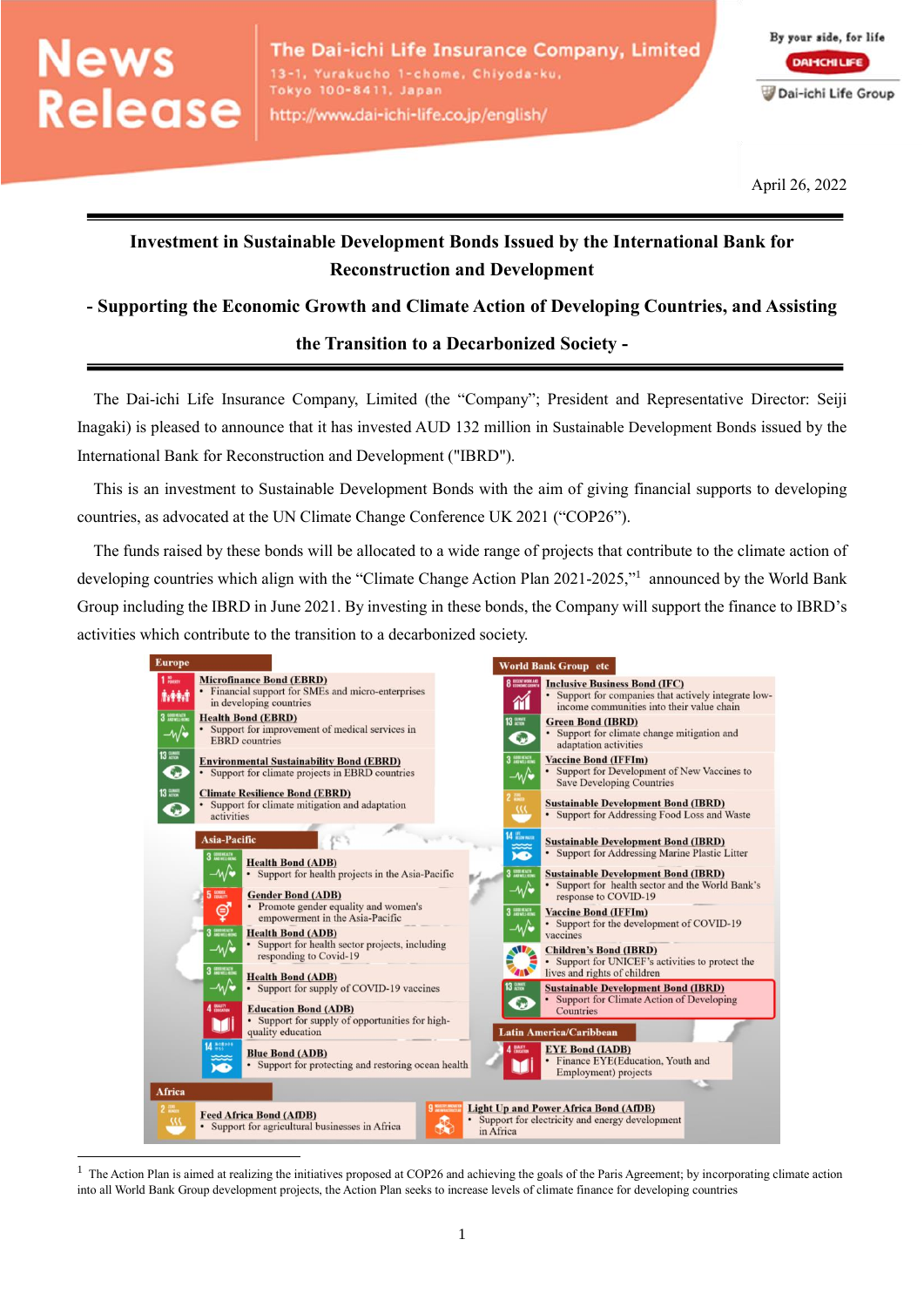As a universal owner that manages assets of approx. JPY 38 trillion sourced from insurance premiums of customers throughout Japan, the Company has been promoting ESG investments and actively investing in SDG-focused bonds such as those issued by multilateral development banks and others as indicated below.

The Company as a responsible institutional investor will continue to actively engage in ESG investment to contribute to realizing a sustainable society as well as to improve its investment return through sophisticated and diverse investment methods.

#### **About the International Bank for Reconstruction and Development**

The International Bank for Reconstruction and Development (IBRD) created in 1944 is a multilateral development bank that operates as a global development cooperative owned by 189 member countries. In order to achieve its goals of reducing poverty and building shared prosperity and to support the Sustainable Development Goals (SDGs), it provides middle-income countries and creditworthy low-income countries with loans, guarantees, and risk management products, as well as specialized analytical and advisory services in various fields. The IBRD has been issuing bonds in international capital markets for over 70 years to fund its sustainable development projects and programs.

#### [Summary of the Bond]

| Issuer            | International Bank for Reconstruction and Development (S&P Rating: AAA, Moody's Rating: Aaa) |  |  |
|-------------------|----------------------------------------------------------------------------------------------|--|--|
| Issuance Amount   | AUD 516 million (Approx. JPY 48.1 billion)                                                   |  |  |
| Company's         | AUD 132 million (Approx. JPY 12.3 billion)                                                   |  |  |
| Investment Amount |                                                                                              |  |  |
| <b>Maturities</b> | 8 years (Issuance Date: April 26, 2022; Redemption Date: April 26, 2030)                     |  |  |